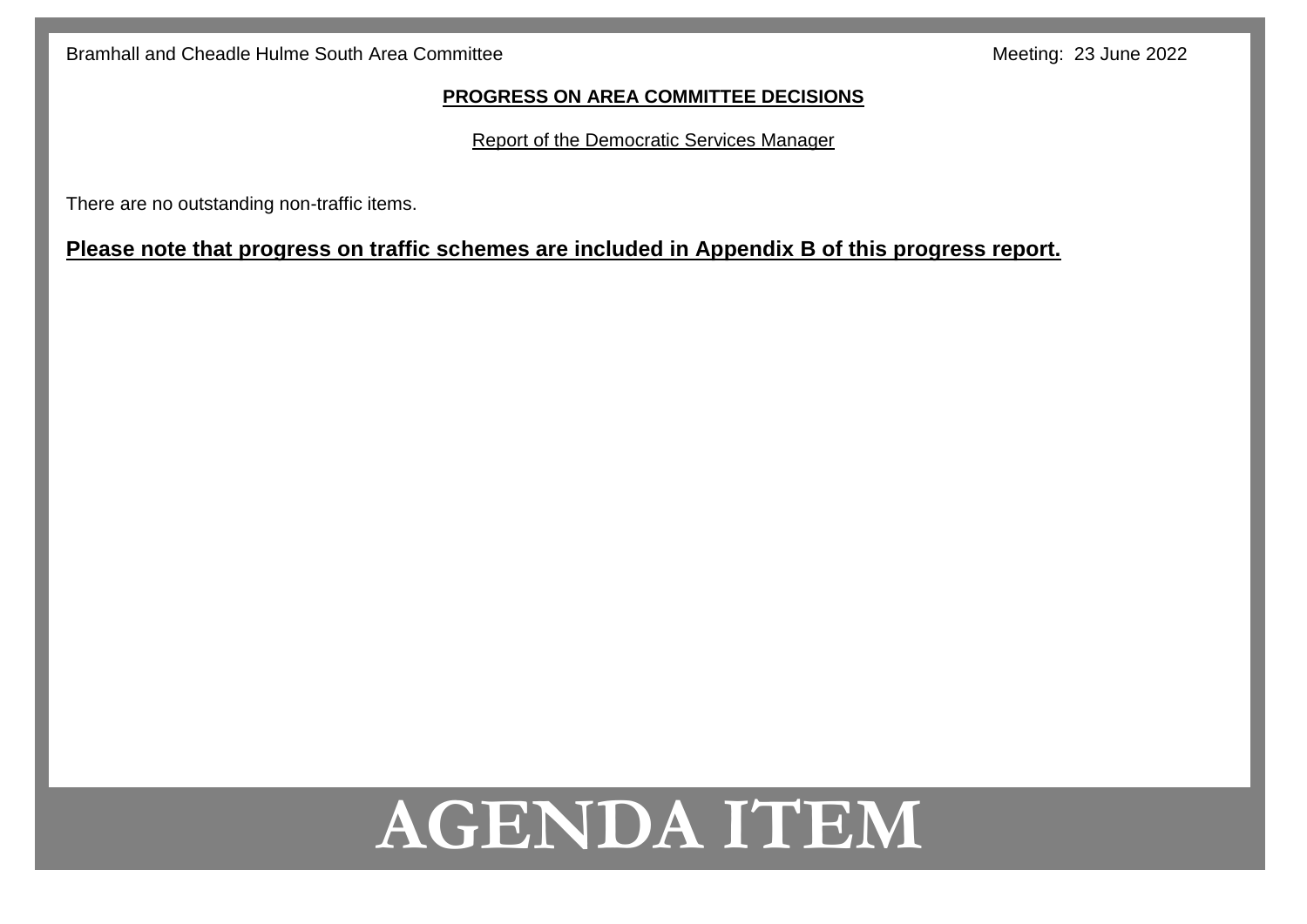### **APPENDIX A**

# **AREA FLEXIBILITY FUNDING 2022/23**

| <b>Bramhall North Ward</b>                                                                                               | £               | Date Approved        |
|--------------------------------------------------------------------------------------------------------------------------|-----------------|----------------------|
| Amount Available 2022/23 (£3,000 plus £101.19 carried forward from 2021/22)                                              | 3,101.19        |                      |
| Grants made                                                                                                              |                 |                      |
| <b>Bramhall in Bloom</b>                                                                                                 | 250             | 7 April 2022         |
| <b>TOTAL COMMITMENTS</b><br><b>TOTAL AVAILABLE</b>                                                                       | 250<br>2,851.19 |                      |
|                                                                                                                          | £               | <b>Date Approved</b> |
| <b>Bramhall South &amp; Woodford Ward</b><br>Amount Available 2022/23 (£3,000 plus £737.19 carried forward from 2021/22) | 3,737.19        |                      |
| Grants made                                                                                                              |                 |                      |
| <b>Bramhall in Bloom</b>                                                                                                 | 500             | 7 April 2022         |
| <b>TOTAL COMMITMENTS</b><br><b>TOTAL AVAILABLE</b>                                                                       | 500<br>3,237.19 |                      |
| <b>Cheadle Hulme South Ward</b>                                                                                          | £               | <b>Date Approved</b> |
| Amount Available 2022/23 (£3,000 plus £536.94 carried forward from 2021/22)                                              | 3,536.94        |                      |
| Grants made                                                                                                              |                 |                      |
| <b>TOTAL COMMITMENTS</b><br><b>TOTAL AVAILABLE</b>                                                                       | 0<br>3,536.94   |                      |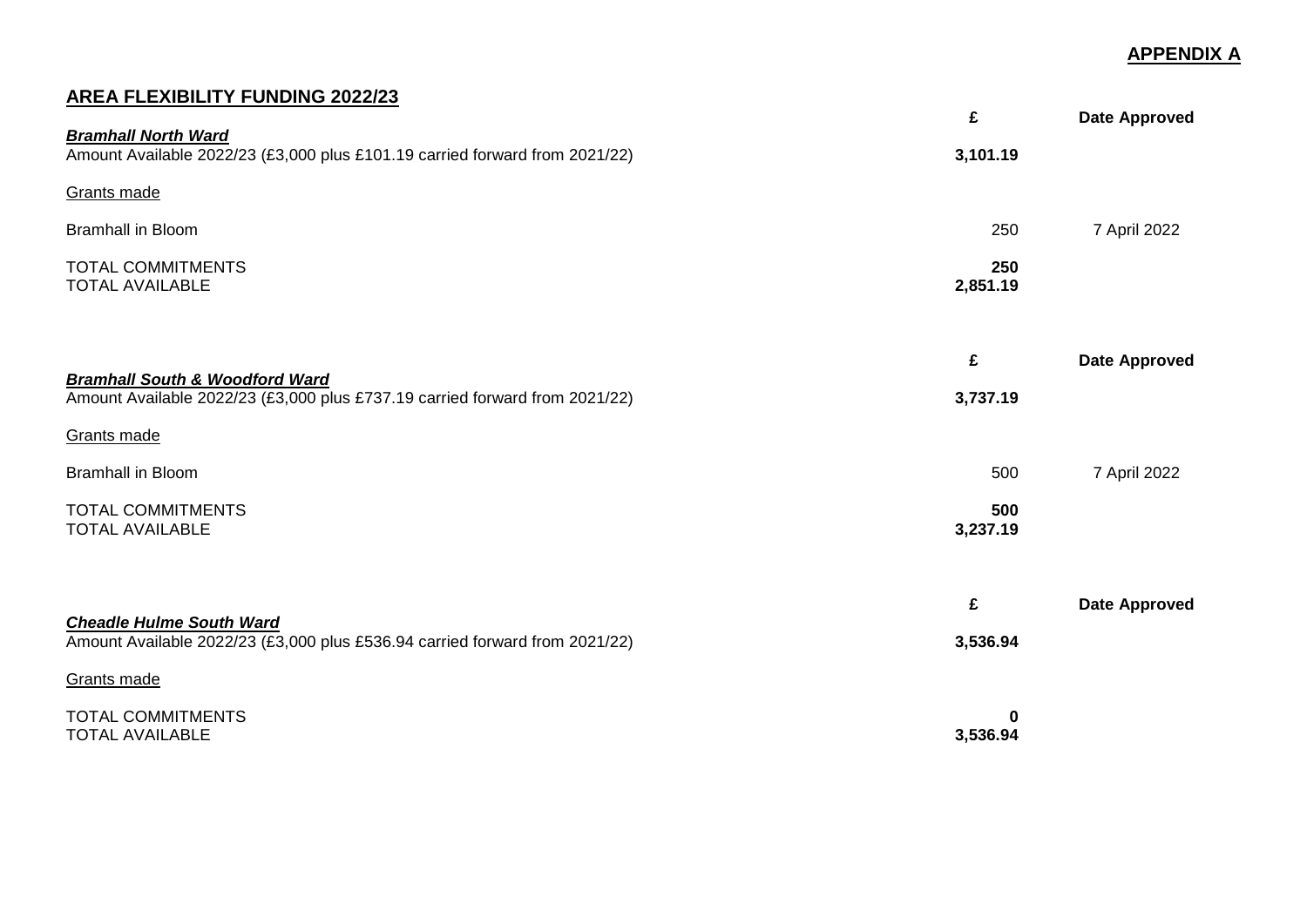# **APPENDIX B**

| <b>Road</b>                                                | <b>Ward</b>                            | <b>Description - Brief</b>                                                                                                                                                             | <b>General Comments</b>                                                                                       |
|------------------------------------------------------------|----------------------------------------|----------------------------------------------------------------------------------------------------------------------------------------------------------------------------------------|---------------------------------------------------------------------------------------------------------------|
| Hall Road / Carrwood Road /<br><b>Bramhall Lane South.</b> | <b>Bramhall North</b>                  | Request for signage to inform coach drivers to use<br>specific route to Bramhall Hall to avoid weak bridge                                                                             | <b>Works Ordered</b>                                                                                          |
| Leafield Drive, Cheadle Hulme<br>(Rushside Road)           | Cheadle<br><b>Hulme South</b>          | Concerns parking on the junctions                                                                                                                                                      | <b>Consultation Completed</b>                                                                                 |
| Dundonald Road, Cheadle<br>Hulme                           | Cheadle<br><b>Hulme South</b>          | Revoke existing No Waiting and replace with No<br>Waiting At Any Time on north west side of<br>Dundonald                                                                               | <b>Consultation Completed</b>                                                                                 |
| Mayfield Road, Bramhall                                    | <b>Bramhall</b><br>South &<br>Woodford | Junction Protection Markings, problem turning left.                                                                                                                                    | Refer to report                                                                                               |
| <b>Bramhall Park Rd</b>                                    | <b>Bramhall North</b>                  | TRO DYL Northerly direction from Broomhill Drive<br>to bridge both sides to tie in with existing to the<br>south of Broomhill Drive                                                    | On site investigations on-going - continue to<br>monitor particularly at events and half terms /<br>weekends. |
| Dennison Road, Cheadle<br>Hulme                            | Cheadle<br>Hulme South                 | SYL requested on one side at start of road due to<br>school time parking. Reported that refuse vehicle<br>frequently prevented from accessing road due to<br>'double parked' vehicles. | <b>Consultation Completed</b>                                                                                 |
| Carrwood Avenue, Bramhall                                  | <b>Bramhall North</b>                  | Speeding Concerns together with concerns relating<br>to parking opposite cycle path - request for existing<br>DYL to be extended                                                       | Refer to report                                                                                               |
| Fir Road, Bramhall                                         | <b>Bramhall North</b>                  | Look at installing a Disable Bay on Fir Road,<br>outside of the shops & possibly limited stay waiting<br>bays & bus clearway.                                                          | Consultation Required end June 22                                                                             |
| <b>Turves Road near Henley Ave</b>                         | Cheadle<br><b>Hulme South</b>          | PV <sup>2</sup> speeds/ petiton                                                                                                                                                        | PV <sup>2</sup> result share with Cllrs                                                                       |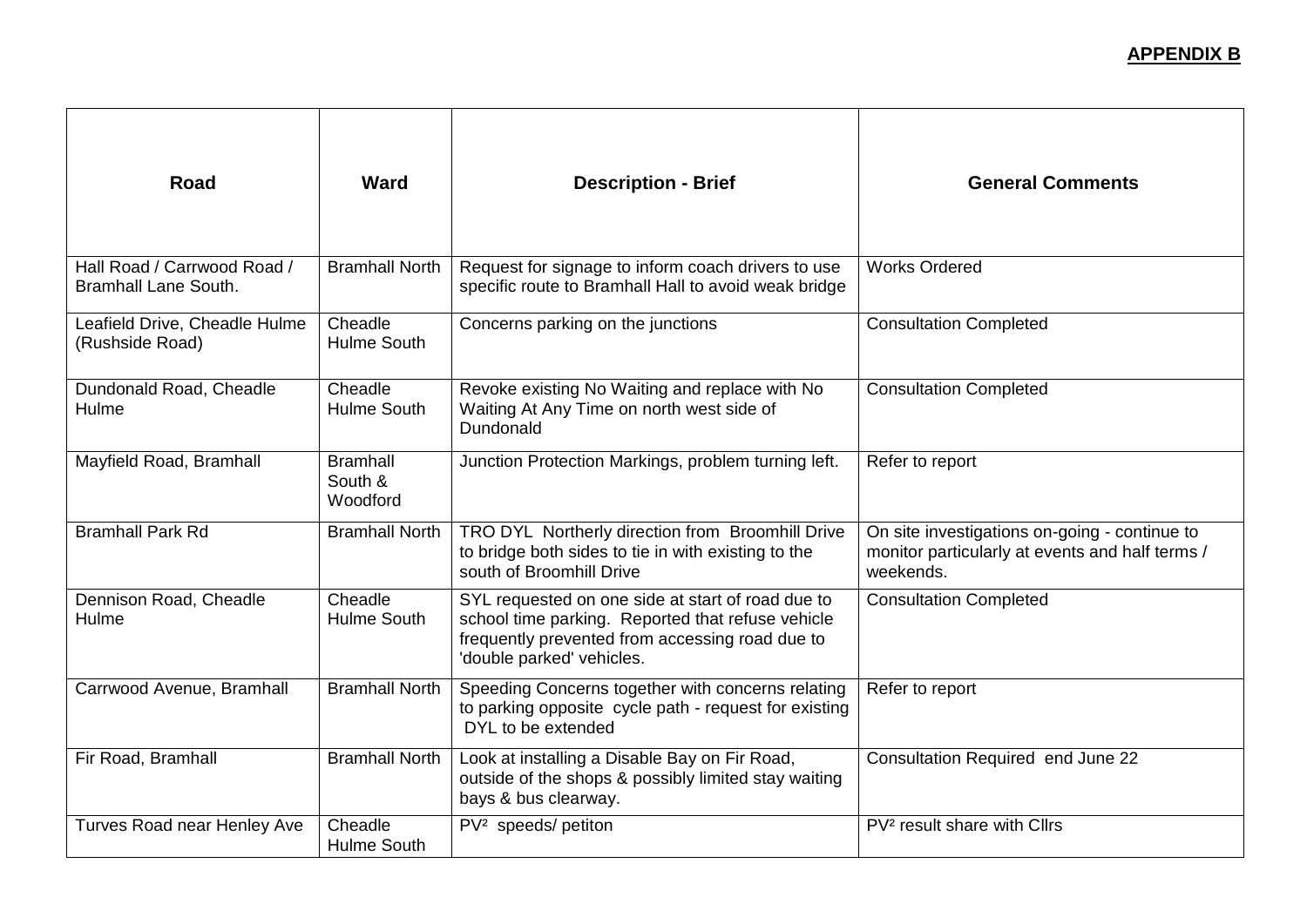| Bramhall Park Road (20mph<br>Section)                                                    | <b>Bramhall North</b>                  | Speeding Concerns following ATC data                                                                                                                                                                                                     | Refer to report                                                                                                                                                  |
|------------------------------------------------------------------------------------------|----------------------------------------|------------------------------------------------------------------------------------------------------------------------------------------------------------------------------------------------------------------------------------------|------------------------------------------------------------------------------------------------------------------------------------------------------------------|
| <b>Bramley Close</b>                                                                     | <b>Bramhall</b><br>South &<br>Woodford | 20mph Speed Limit                                                                                                                                                                                                                        | Refer to report                                                                                                                                                  |
| War Memorial at the round-a-<br>bout (Station Rd/Ravenoak<br>Rd, Manor Rd, Cheadle Hulme | Cheadle<br><b>Hulme South</b>          | Safety concerns                                                                                                                                                                                                                          | To be discussed with HWS                                                                                                                                         |
| Lytham Drive, Bramhall                                                                   | <b>Bramhall North</b>                  | Concerns HGVs are thinking they can cut through<br>to Woodford Road                                                                                                                                                                      | <b>Works Ordered</b>                                                                                                                                             |
| Maple Road, Bramhall                                                                     | <b>Bramhall</b><br>South &<br>Woodford | <b>Speeding Concerns</b>                                                                                                                                                                                                                 | ATC ordered.                                                                                                                                                     |
| Queensgate/Woodford Road                                                                 | <b>Bramhall</b><br>South &<br>Woodford | Parking concerns raised during<br>Mayfield/Queensgate consultation. HWS has<br>requested we look at Queensgate/Woodford Road<br>as a separate scheme. Parking concerns also<br>rasied re Queensgate Primary School re Oakfield<br>Close. | <b>New Scheme Request</b>                                                                                                                                        |
| Hollythorn/Ack Lane West                                                                 | <b>Bramhall</b><br>South &<br>Woodford | Review to be carried out following introduction of<br>NWAAT TRO in Oct 2019. Review delayed due to<br>Covid-19                                                                                                                           | Review to be carried out with residents.                                                                                                                         |
| Bridle Road, Woodford                                                                    | <b>Bramhall</b><br>South &<br>Woodford | 20mph signage requested.                                                                                                                                                                                                                 | <b>ATC Ordered</b>                                                                                                                                               |
| <b>Heathbank Road</b>                                                                    | Cheadle<br>Hulme South                 | Vehicles travelling inexcess of 20mph speed limited<br>regulalry - raised initially by a resident                                                                                                                                        | Site visit undertaken, sufficiemt roundels &<br>repeater signage on site. Few maintenance<br>issues noticed which have been passed to<br>maintenance to address. |
| Robins Lane, Bramhall<br>(Bramhall Lane South end)                                       | <b>Bramhall North</b>                  | Vehicles parking half on footway, when footway<br>slippy means pedestrians are forced to walk in the<br>road. Parking around the round-about also an<br>issue.                                                                           | On hold as per HWS                                                                                                                                               |
| Seal Road                                                                                | <b>Bramhall North</b>                  | Out side Bramhall High School                                                                                                                                                                                                            | Waiting School Travel Plan to help<br>investigations                                                                                                             |